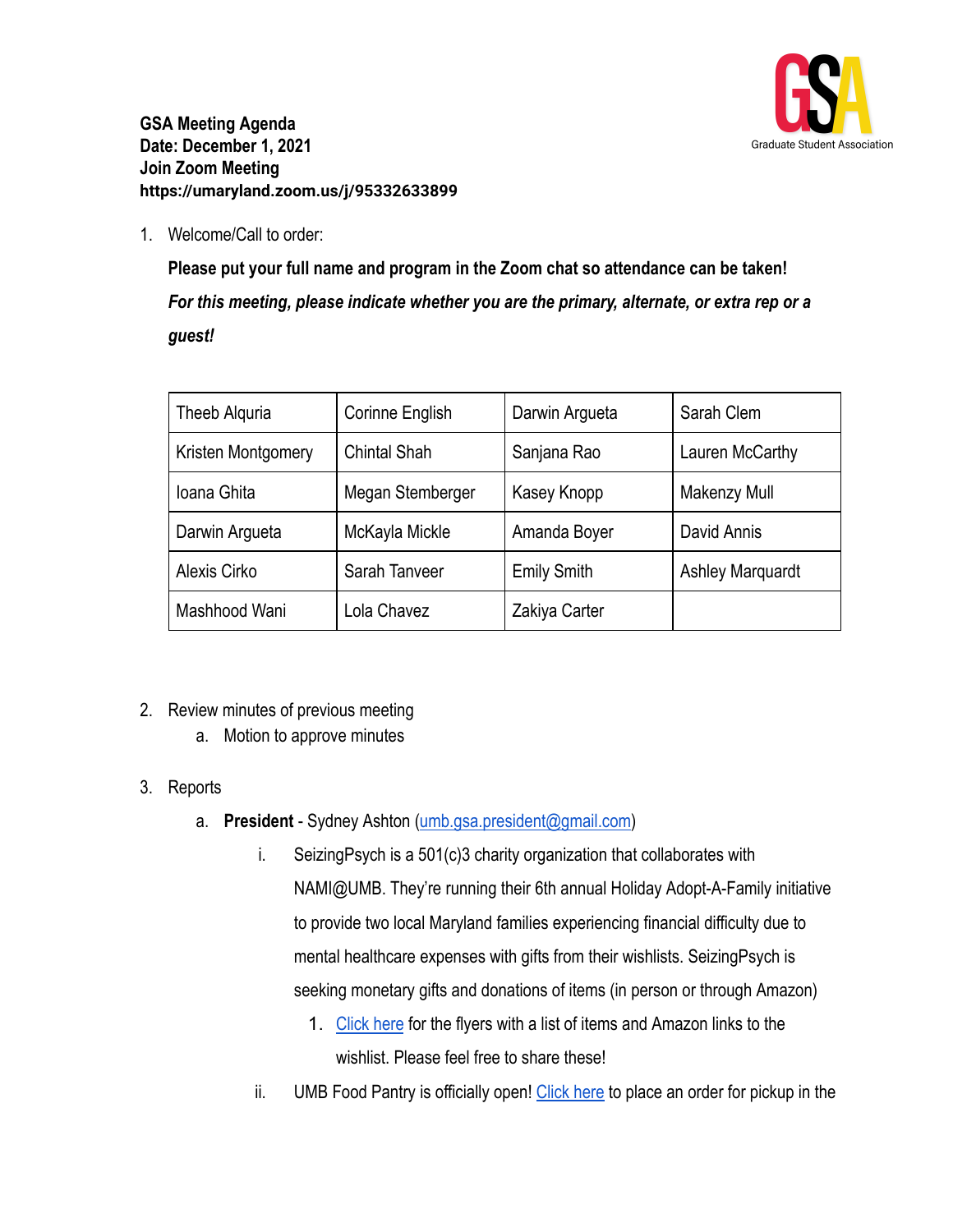SMC Campus Center

- 1. They also have a pop-up in the first floor of the Campus Center on December 8th from noon to 1pm where students can pick up cost-free bags of food
- b. **Vice President** Rainer Butler (umb.gsa.vp@gmail.com)
	- i. USGA update
		- 1. Some concerns raised about shuttle (issues with timing/location of pick ups)
		- 2. [tgreen@umaryland.edu](mailto:tgreen@umaryland.edu) for concerns about parking and transportation
		- 3. There was a wifi survey for the medical students wanted to know if anyone in the graduate school has had trouble with the wifi in the library?
		- 4. Any issues receiving KN95s?
		- 5. Possible virtual talent show no date yet
	- ii. Winter social!
		- 1. Plan is to set up drinks (coffee, hot water for tea and hot chocolate, and cider along with some individually wrapped snacks, and maybe some bailey's) on lawn of HSF3. Thinking mix and mingle then grab stuff to go to remain covid compliant.
		- 2. I have contacted HSF3 and am waiting for them to respond so I can put the event in UMBengaged
		- 3. Thinking will happen Dec 16. Does this date sound okay?
- c. **Treasurer** Gillian Mbambo (umb.gsa.treasurer@gmail.com)
	- i. Checking account Balance is \$5873.31
		- 1. Venmo \$485.32 (will be transferred to the bank)
		- 2. Cashbox: \$2473
	- ii. Pending Disbursements/reimbursements
		- 1. Travel Awards student accounts
		- 2. NOVA check (waiting for receipts and attendance sheet)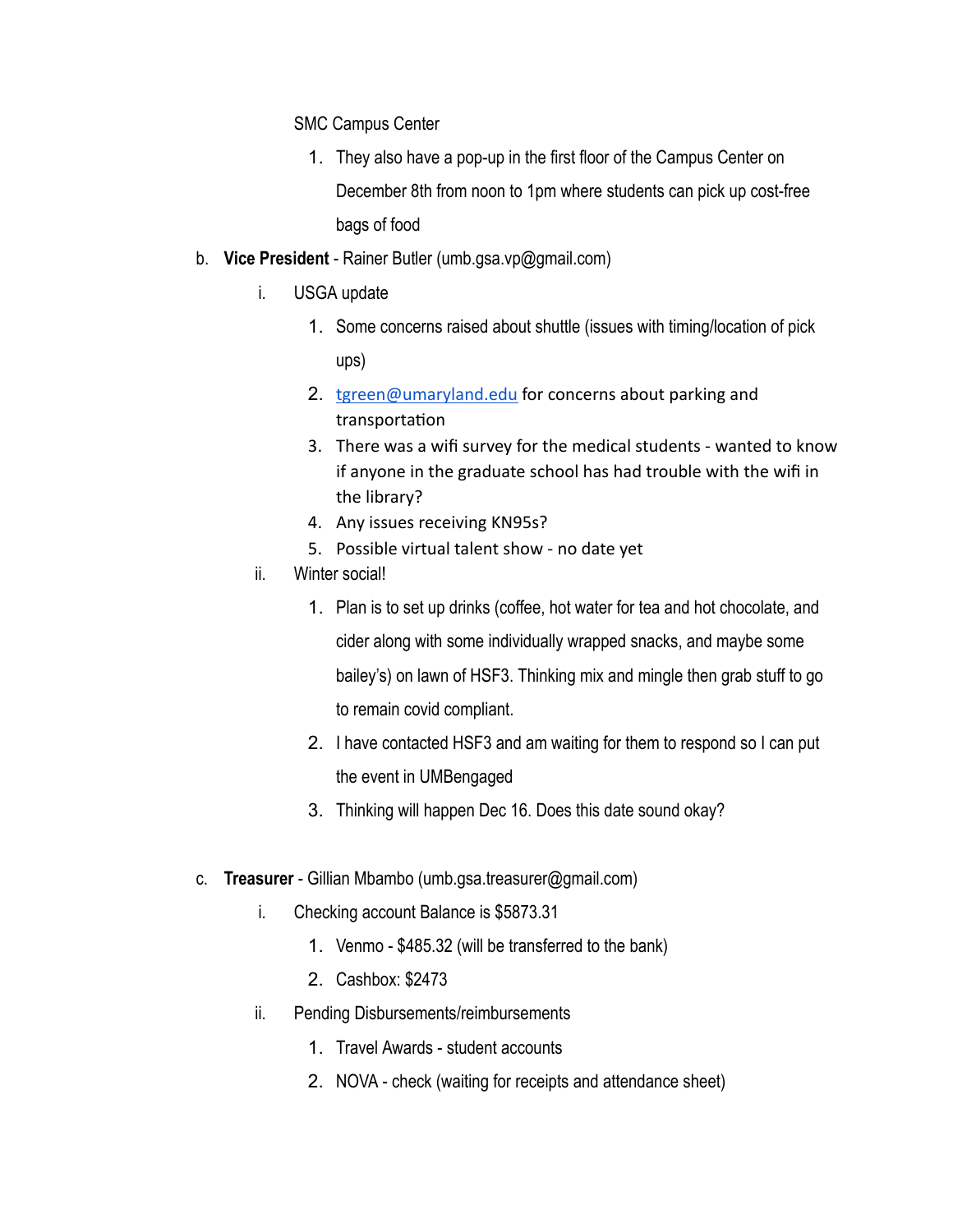- iii. Completed Disbursement BankMobile
	- 1. Award Disbursement: Outstanding Rep Awards (\$100)
	- 2. Orientation Grad 101 panel and Ethics perceptors (\$650)
- d. **Secretary** Hadley Bryan (umb.gsa.sec@gmail.com)
	- i. Sign in- please put your name, email, program, and primary/alternate/extra rep in the chat!
	- ii. Waiting to hear back from Erin about in-person GRC. Have any ideas about things you want to see this year? Let me know!
- e. **Grad Council Rep** Nikita Aggarwal (umb.gsa.gcrep@gmail.com)
	- i. No new updates
- f. **Public Relations** Jenn Kirk (umb.gsa.pro@gmail.com)
	- i. Volunteer Subcommittee:
		- 1. The Thanksgiving drive was a huge success! A GSA representative on the volunteer committee reported: "that by the 3-5 PM shift with the Thanksgiving drive volunteers were so efficient/great at getting everything packed, they wrapped up hours before my scheduled shift!"
		- 2. Potential Spring Volunteer Events:
			- a. Survival kits for the homeless will involve putting together kits in January or February for the homeless population near campus
			- b. If interested email umb.gsa.pro $(a)$ gmail.com
	- ii. [New GSA Logo](https://www.canva.com/design/DAEqTuUWVSU/trm7bV8oTl9l5_SZHKd9qA/view?utm_content=DAEqTuUWVSU&utm_campaign=designshare&utm_medium=link&utm_source=shareyourdesignpanel) (Can we vote on this today?)



iii. Submit any stories or commentary for the grad gazette: <https://www.graduate.umaryland.edu/gsa/gazette/submit/>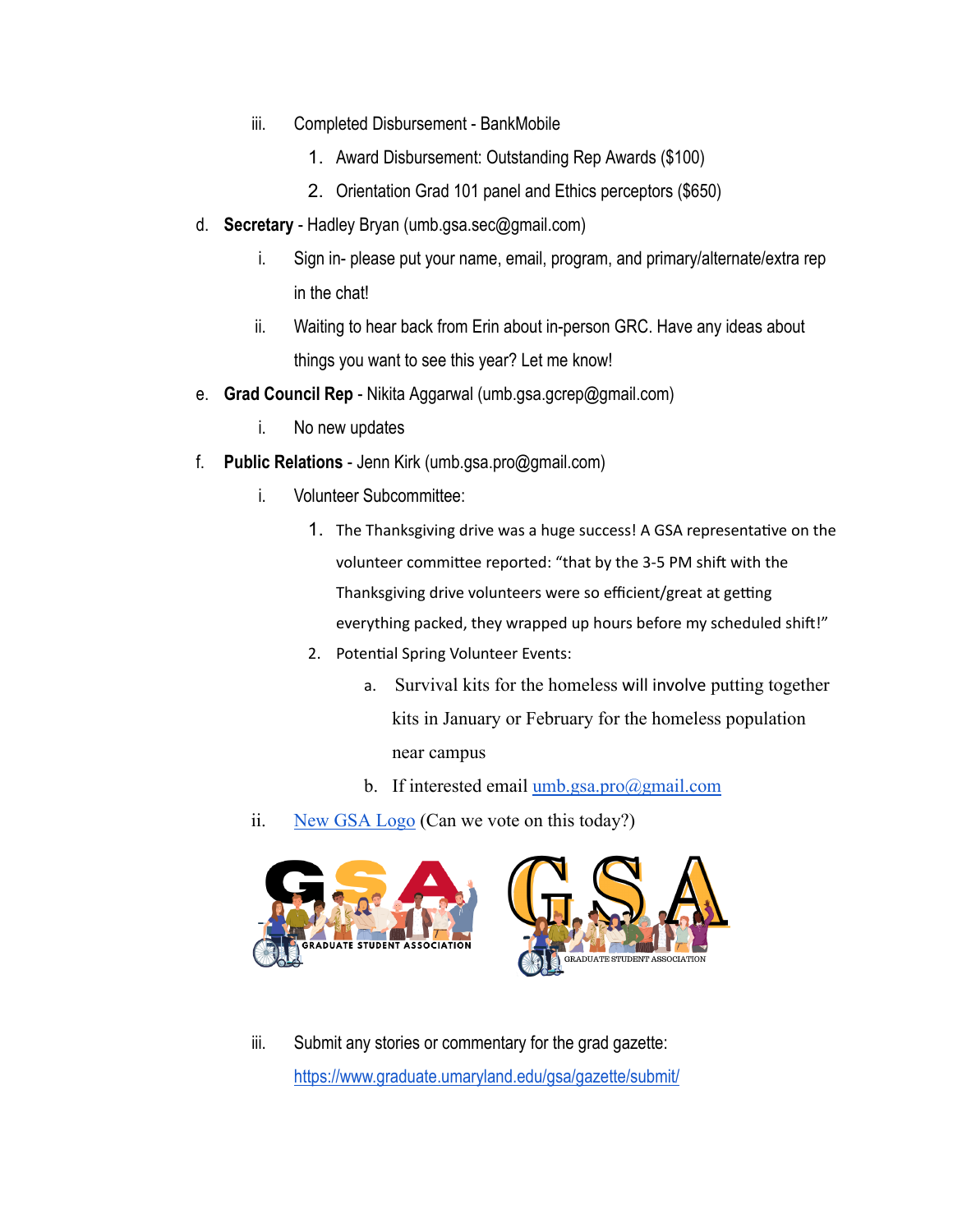- iv. Communications subcommittee
	- 1. Still need GSA Rep support
	- 2. [Link to subcommittee sign-up sheet](https://docs.google.com/spreadsheets/d/1i0KLCGADcoN_xXXSZKCarf5cBUtkC6gA4Yb3Slvn7-0/edit#gid=2013564926)

#### g. **Meyerhoff**

- i. Still working on finding a new representative
- h. **NOVA**
	- i. NOVA's Fall Lab Tours event will be taking place on Friday, December 3rd! We will be hosting students from the Vivien T Thomas Medical Arts Academy and showing them various demos of research being done [here](https://docs.google.com/spreadsheets/d/1WYEjcLD_jvp2na3mmTkmVVP4n6fdXxMraVgwh0101sY/edit#gid=0) at UMB. Sign up here if you are interested in serving as a chaperone for either the morning or afternoon session!
- i. **Graduate School DEI Committee** Nikki Aggarwal
	- i. DEI pulse survey
	- ii. Currently GS DEI is working on the following goals-

### Creating, cultivating and sustaining a welcome, supportive, and inclusive Graduate School culture.

#### **Develop a culture of inclusion, belonging, equity, antiracism for all faculty, staff, and students, whatever their social or cultural identity happens to be.**

- 1. Assess inclusivity and belonging within the graduate school--Graduate School Climate Survey
- 2. Assess inclusivity and belonging within the graduate school--Graduate School Feedback Structure

#### **Promote a culture of inclusion, belonging, equity, antiracism for all faculty, staff, and students, whatever their social or cultural identity happens to be.**

3. Examine images and other representation of the GS to ensure they reflect contributions and values of a diverse group

## **Ensure a culture of inclusion, belonging, equity, antiracism for all faculty, staff, and students, whatever their social or cultural identity happens to be.**

4. Create initiatives that build intercultural skills, knowledge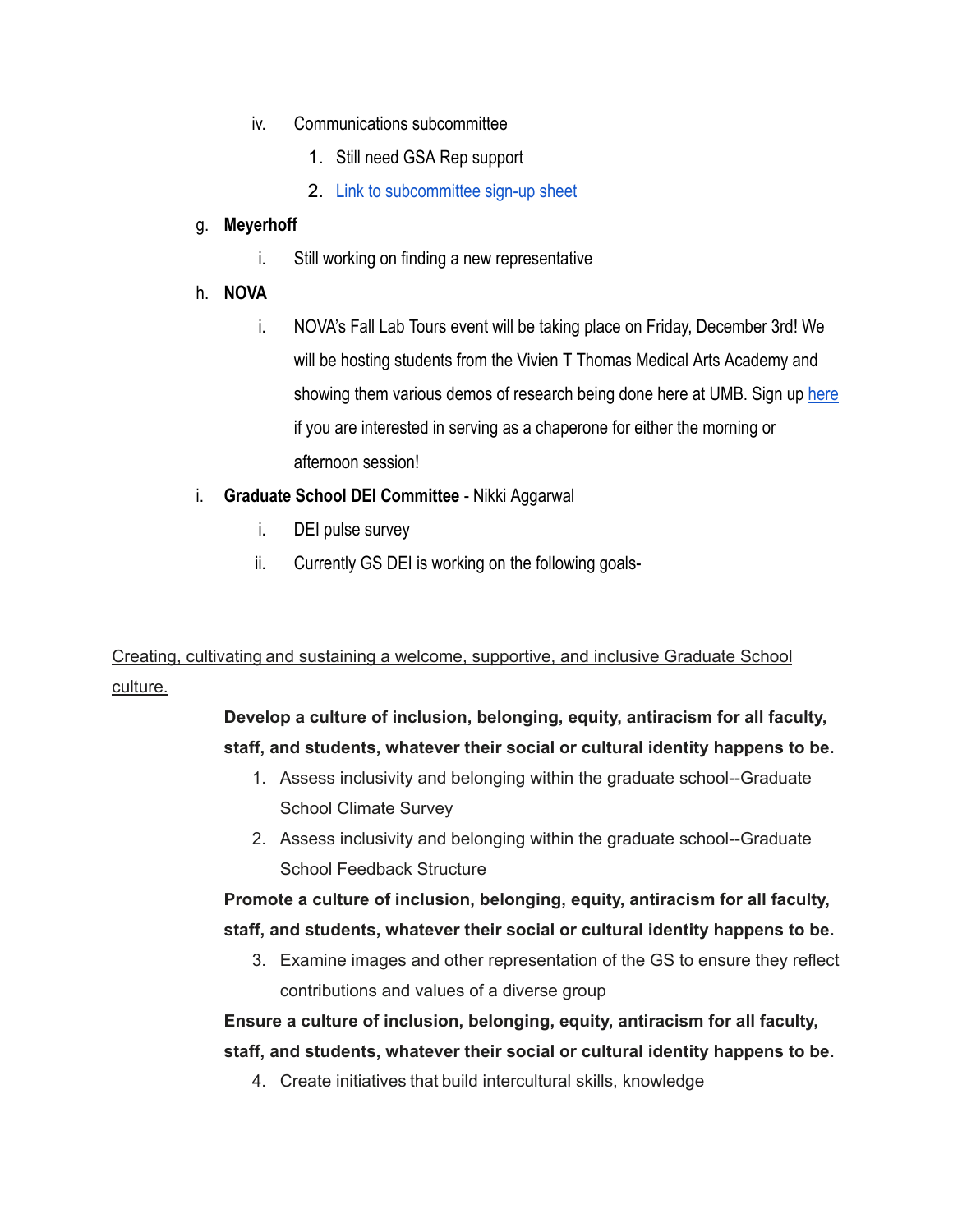and understanding

**Elevate important concerns identified by BIPOC, differently-abled, LGBTQ, and international students, staff, and faculty related to their experiences of equity and inclusion to higher levels where solutions can be created.**

- 5. Hold regular, facilitated conversations with students, staff, faculty to learn about their experiences with issues of equity, difference, and privilege across the graduate school.
- 6. Create a structure for collecting and reporting all issues and concerns, including discrimination, harassment, and mistreatment
- 7. Create accountability structure for creation and implementation of solutions
- 8. Develop a mechanism for transparency of concerns and solutions

iiii. EDI Chief Officer has asked to share our goals and recommendations on how we can be more intentional in integrating EDI throughout the structure and fabric of the graduate school, specifically within our own department/school.

[https://umaryland.az1.qualtrics.com/jfe/form/SV\\_5zrMbFm2yJGJtzg](https://umaryland.az1.qualtrics.com/jfe/form/SV_5zrMbFm2yJGJtzg)

j. **Program Rep Updates/Questions/Concerns**

i.

- 4. Old Business:
	- a. Old announcements
		- i. Please complete the campus safety survey if you have not already!

1. *<https://bit.ly/umbpdsurvey2021>*

- b. Campus parking expenses
	- i. Discussed ways to reduce parking costs for students. Exploring two potential solutions:
		- 1. Whether the Graduate School can cover (or at least subsidize) parking costs
		- 2. Whether parking can be charged to the PI's grant directly (parking for staff/employees is removed from their paycheck automatically)
		- 3. Unfortunately, these options are \*not\* possible because it would be considered "supplemental pay", which is against our graduate assistant contracts. Let me know if you have any new ideas!
- 5. New Business: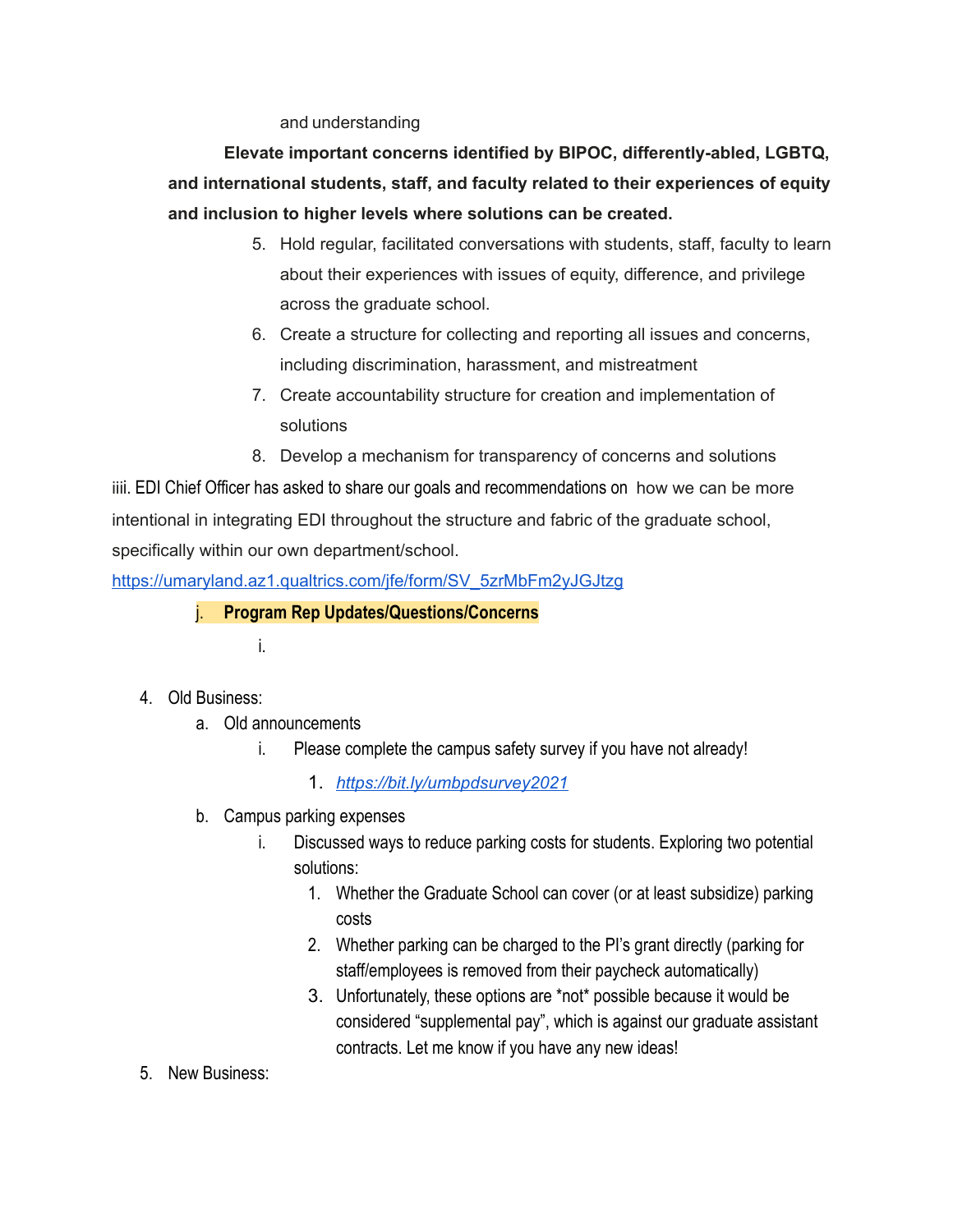- a. The Graduate School Steering Committee is working to develop its own "strategic objectives" to align with and implement UMB's new Strategic Plan. They have drafted 9 objectives and would like student input early! The next step is to develop measurable actions to complete the objectives and measure their effectiveness. The objectives are:
	- i. i. Enhance the internal/external brand of the Graduate School Branding and Rename the Graduate School
	- ii. ii. Leverage PALLA (Physician Assistant Leadership & Learning), PhD-HPE, and the Physician Assistant program to achieve preeminence in the PA discipline
		- 1. PA program used to be in conjunction with a community college, but want to move all students and faculty to our campus
	- iii. iii. Grow the enrollment of existing Graduate School central self- supporting academic degree programs
	- iv. iv. Cultivate a Graduate School culture of equity, diversity, inclusion and social justice
	- v. v. Optimize student academic advising
	- vi. vi. Pioneer innovative academic program review processes for graduate programs
	- vii. vii. Expand the community impact of the Graduate School (SAFE Center, VVR, ALL, Entrepreneurship)
	- viii. viii. Enhance and promote excellence in research, scholarship, and creative activities in the Graduate School
	- ix. ix. Expand partnerships with UMB's Schools and develop innovative models to support the Graduate School's signature affiliated degree programs.
- b. Meet & Confer updates

*Meet and Confer is a committee of students chaired by the GSA President that meets monthly with Dr. Bruce Jarrell (UMB President), Dr. Roger Ward (Interim Provost, Executive Vice President & Dean of the Graduate School), Dr. Erin Golembewski (Senior Associate Dean of the Graduate School) and other campus leadership*

- i. Last meeting occurred Oct. 21
- ii. GERO stipend levels
	- 1. UMBC is hesitant to increase the stipend. Leadership are meeting with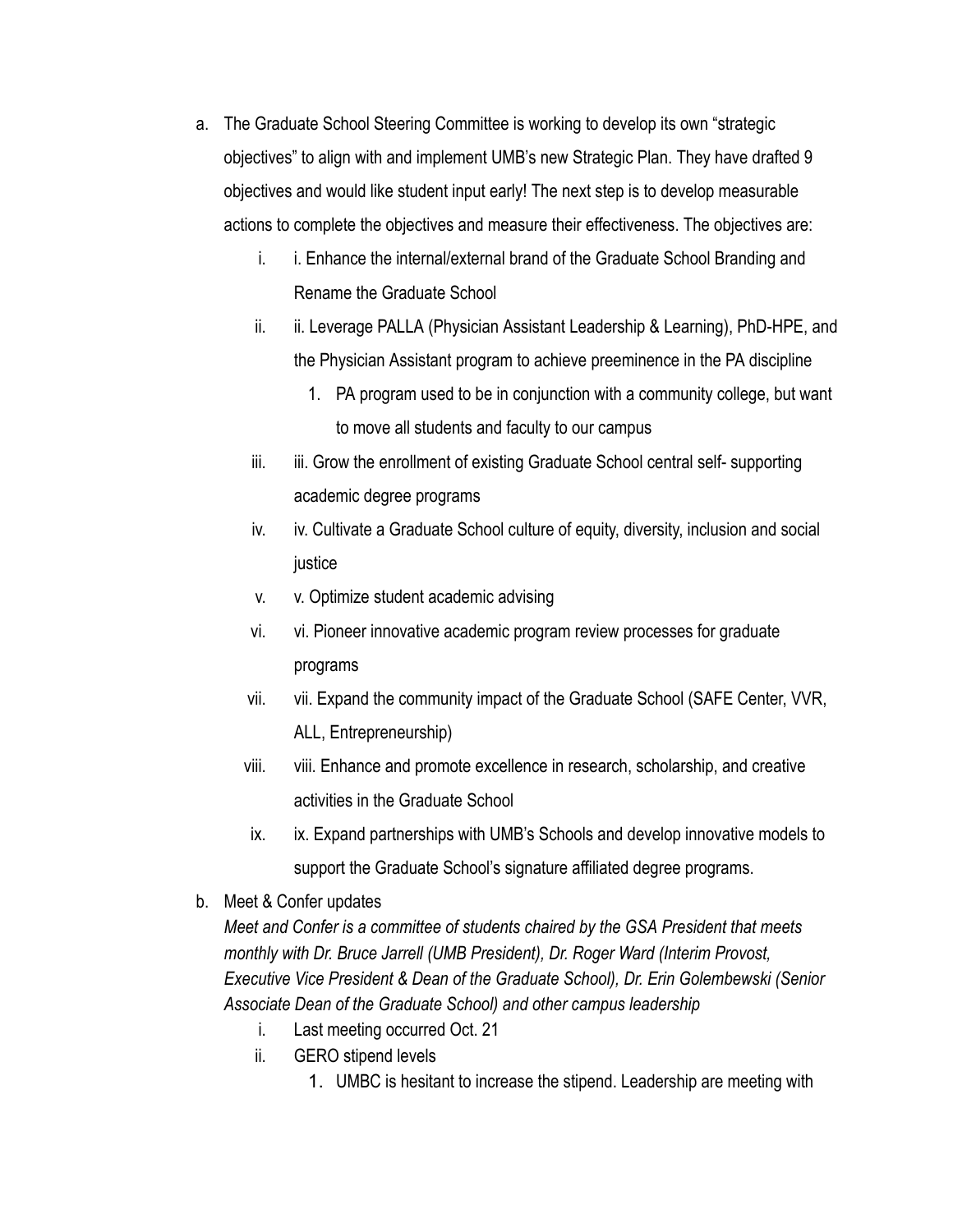them again early this month, so should have another update at January's meeting

- a. UMBC's tuition remission is different than UMB's, so the PIs actually have to fund that themselves  $\rightarrow$  they're already paying more for their students that UMB is
	- i. UMB is actually the only institution in the System that funds tuition remission as an employee benefit
- iii. Grammarly discounted subscriptions for students
	- 1. UBalt has a similar program, so leadership going to look into how this works to see if we can implement
	- 2. Going to work with the Writing Center; they have a lot of programs already to support people whose first language is not English, so they might be interested in helping us get Grammarly
- iv. Talked a lot about hiring, promotion & tenure decisions
	- 1. We feel like this is how the university could really commit to things like DEI they say they believe in!
	- 2. Apparently the faculty are really in charge of these decisions and UMB can't really tell them how to assess candidates
	- 3. But Dr. Diane Forbes Berthoud (Chief Equity, Diversity & Inclusion Officer) is working on this and President Jarrell says he is "committed" to it
		- a. She is bringing "metrics" to help more quantitatively measure things like teaching effectiveness
- v. Next meeting will be Dec. 16th at 8 am (virtual)
	- 1. Still looking for new members to attend these meetings! Contact Sydney if interested
- c. USMSC Updates

# *The University System of Maryland Student Council meets monthly and includes two representatives from each USM Institution (UMB's are the GSA and USGA Presidents)*

- i. Last meeting occurred Nov. 14th
	- 1. UMBC is working on removing the GRE requirement for applying to all of their graduate programs. Some programs at UMB have already removed this requirement, but maybe we can work with UMB to make this campusor system-wide
	- 2. Also working with UMBC reps regarding stipend increases! They shared a really informative survey they conducted with their student body on the livability of their stipends. Should we conduct a similar survey?
	- 3. Total enrollment in System schools is down 4%--retention problems due to pandemic?
	- 4. The USM vaccine mandate is being extended to the winter and spring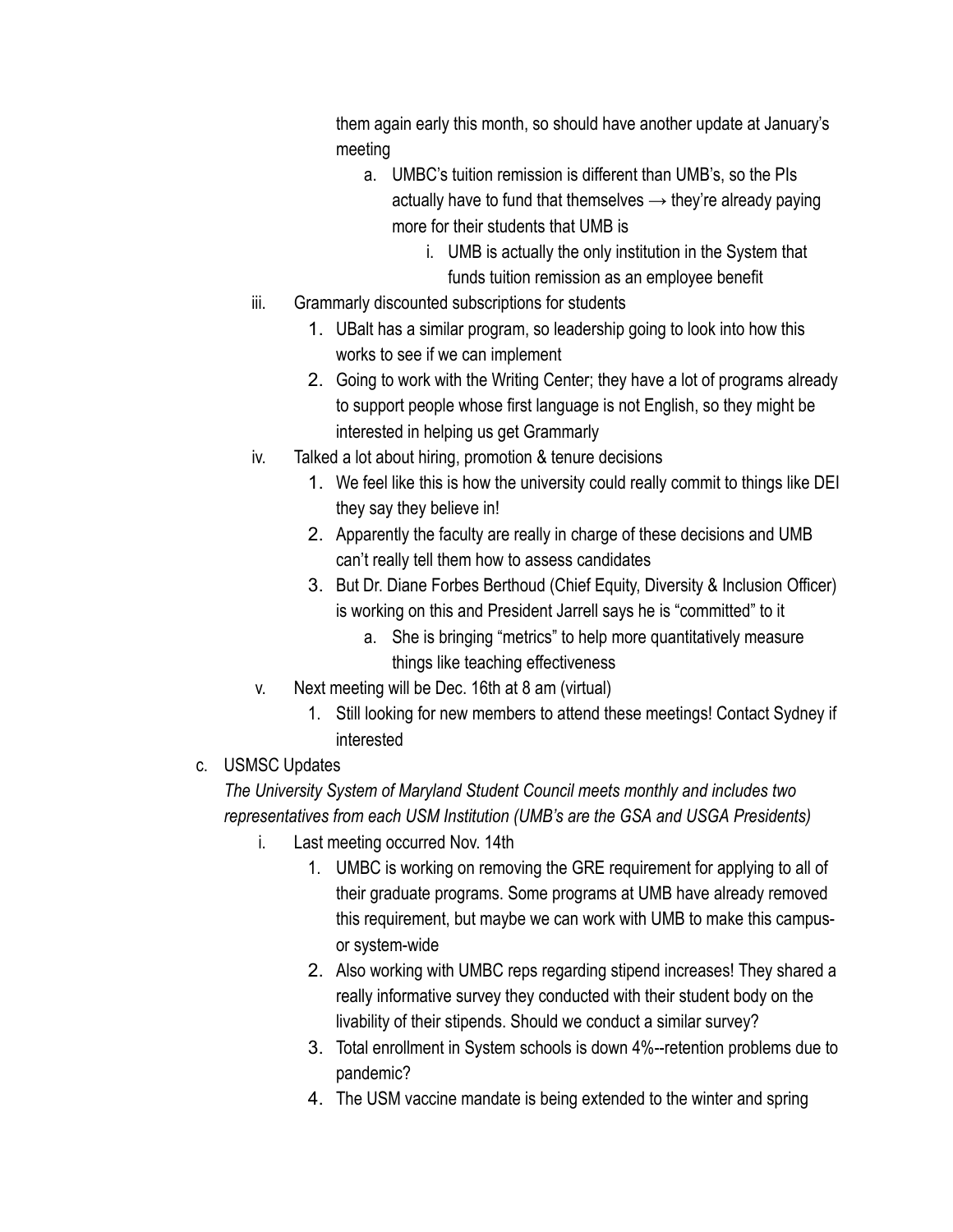terms (so that people who did not come on campus in the fall aren't "exempt" from the mandate)

- a. There will be \*no\* COVID booster mandate, but boosters will be highly encouraged!
- b. They are discussing the possibility of requiring some sort of annual booster (like the flu) or similar, but it just isn't clear yet if that will be necessary
- 5. We talking a lot about DEI-related issues including:
	- a. Support for international students
	- b. Mental health access
	- c. Unconscious bias training requirements
	- d. Universities' hesitancy to hire people specifically for DEI roles and courses
- ii. Next meeting is Dec. 5th
- d. Campus Safety
	- i. Last Citizens Advisory Board meeting occurred Nov. 15th
	- ii. New cameras and surveillance software
		- 1. Camera upgrades have officially been approved
			- a. They're still looking into the different "analytical packages", so don't know details of how "suspicious" people/situations will be flagged yet until they pick a vendor
			- b. Both the dispatcher and the officer will have discretion on whether or not to engaged with a person flagged by the system
				- i. But they said some problematic things about how it might actually be "a good thing" if, for example, a disabled student is flagged every day because it could "protect" them as they may be a target for crime or may need help… they asserted that such a situation is very unlikely, though. Going to keep pressing them for details once they get more information from vendors
	- iii. Safe Walk
		- 1. USGA proposed "community safe walk" idea for students who may not want to walk with police officers
			- a. Said we can continue to brainstorm about this at future meetings, but that such a system is unlikely due to liability problems
			- b. Currently only a few safe walks are requested each day, and almost all are ~3-4am from hospital workers
	- iv. Comfort K9s
		- 1. Looking for a second dog, will launch another naming vote like we did for